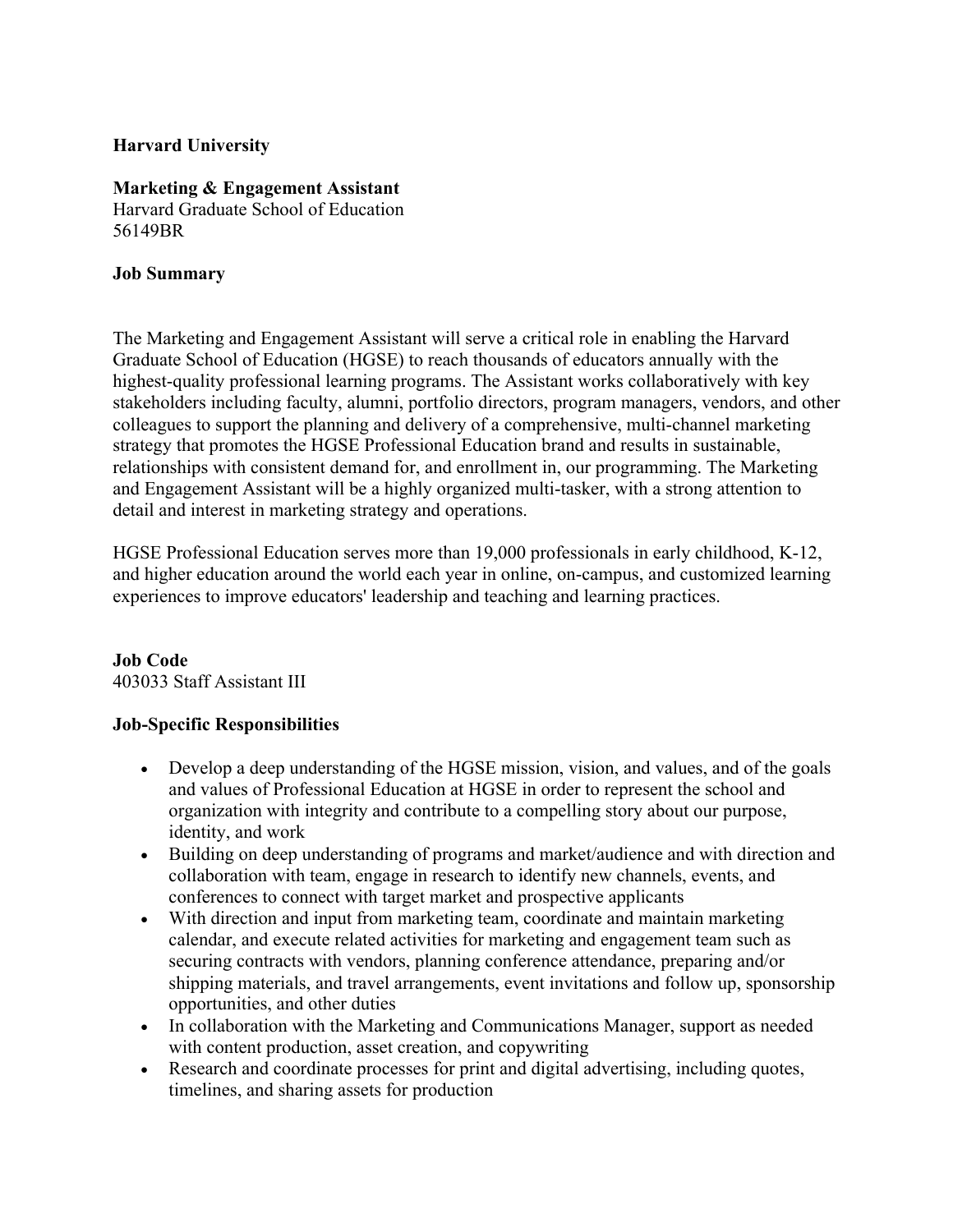- Provide support in evaluating and reporting on the effectiveness of advertising, sponsorship, and event attendance
- Provide creative services such as making edits to design files, providing branded templates for staff use (letterheads, PowerPoint templates, schedules, and other), ensuring certificates and other forms are consistent, updated, and follow HGSE brand guidelines
- Provide support in organizing and maintaining our CRM and other databases, and in data and reporting
- Provide support in managing student interns and temporary staff members hired for Marketing, Admissions, and Business Development team projects
- Other projects as necessary, and in collaboration with the Marketing, Admissions, and Business Development and Partner Engagement teams

This is a full-time, one-year term position with the possibility of renewal.

## **Basic Qualifications**

2 years related professional experience in marketing. Familiarity and indicated experience with MS Office, specifically Word, PowerPoint, Excel). Some overtime may be required during peak times which may include weekends.

Any candidate wishing to be considered must supply a cover letter in addition to a resume

# **Additional Qualifications and Skills**

The ideal candidate will have exceptional interpersonal,

organizational, and communication skills, and a proven record of working collaboratively with a wide range of constituents. This person will be a self-starter who is able to work as part of a larger, complex, and evolving team and to balance interests and needs of a variety of stakeholders. The successful candidate will have experience taking general ideas around goals and working both collaboratively and independently to achieve desired outcomes, incorporating feedback along the way and demonstrating a high degree of initiative and ownership.

- Strong research, communication, and organizational skills
- Experience in highly collaborative environment, and in receiving, responding to, and successfully implementing feedback
- Ability to manage multiple and competing priorities and to complete deliverables on time and with strong attention to detail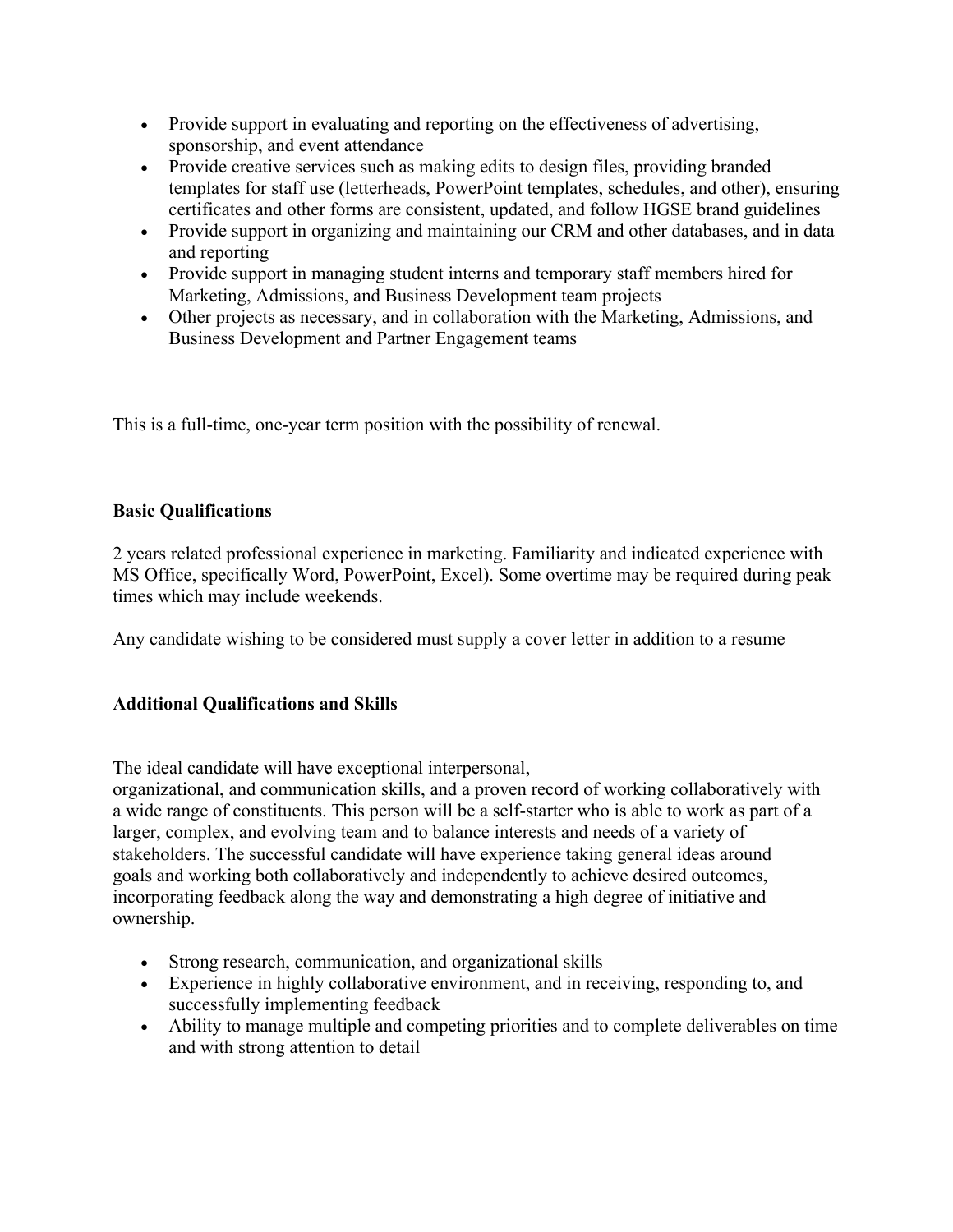A strong learning stance and interest in expanding marketing skills

## **Additional Information**

HGSE is a diverse community of learners, teachers, and employees who are passionate about changing the world through education and striving for maximum impact in the field of education.

HGSE Human Resources values diversity in all forms, and believes that each employee brings a set of diverse experiences and identities to the workplace that makes us stronger, encourages innovation, and enhances our collective contributions. We continue to develop and support a workforce that reflects the diversity of those we serve; fosters an environment that allows each individual to belong and to bring their best self to work; and creates the conditions that empower employees to contribute their full potential to advancing the work of the school. We do this by:

- Hiring and retaining staff reflecting the diversity of those we serve;
- Providing employees opportunities to learn, grow, and be challenged;

• Reviewing and ensuring fairness and equity in HR practices and policies including but not limited to hiring, promotion, and compensation;

- Developing strong relationships and partnerships internal and external to our community to advance diversity and inclusion;
- Communicating transparently and respectfully; and
- Fostering an inclusive, respectful, and professional work environment

We regret that the Harvard Graduate School of Education does not provide Visa sponsorship.

About the Harvard Graduate School of Education

Many choose to work at the Harvard Graduate School of Education because they believe in our mission and are excited by our vision for the future. We have a reputation as a great place to work, for our excellent leadership, and we are a strong community that values diversity. For more information about HGSE, its programs, research, and faculty, please visit: www.gse.harvard.edu

Please Note once Harvard resumes regular operations this position will no longer be remote and work will be performed on campus in Cambridge MA.

## **Working Conditions**

This position is based in Cambridge, MA

Harvard requires COVID vaccination for all Harvard community members. Individuals may claim exemption from the vaccine requirement for medical or religious reasons. More information regarding the University's COVID vaccination requirement, exemptions, and